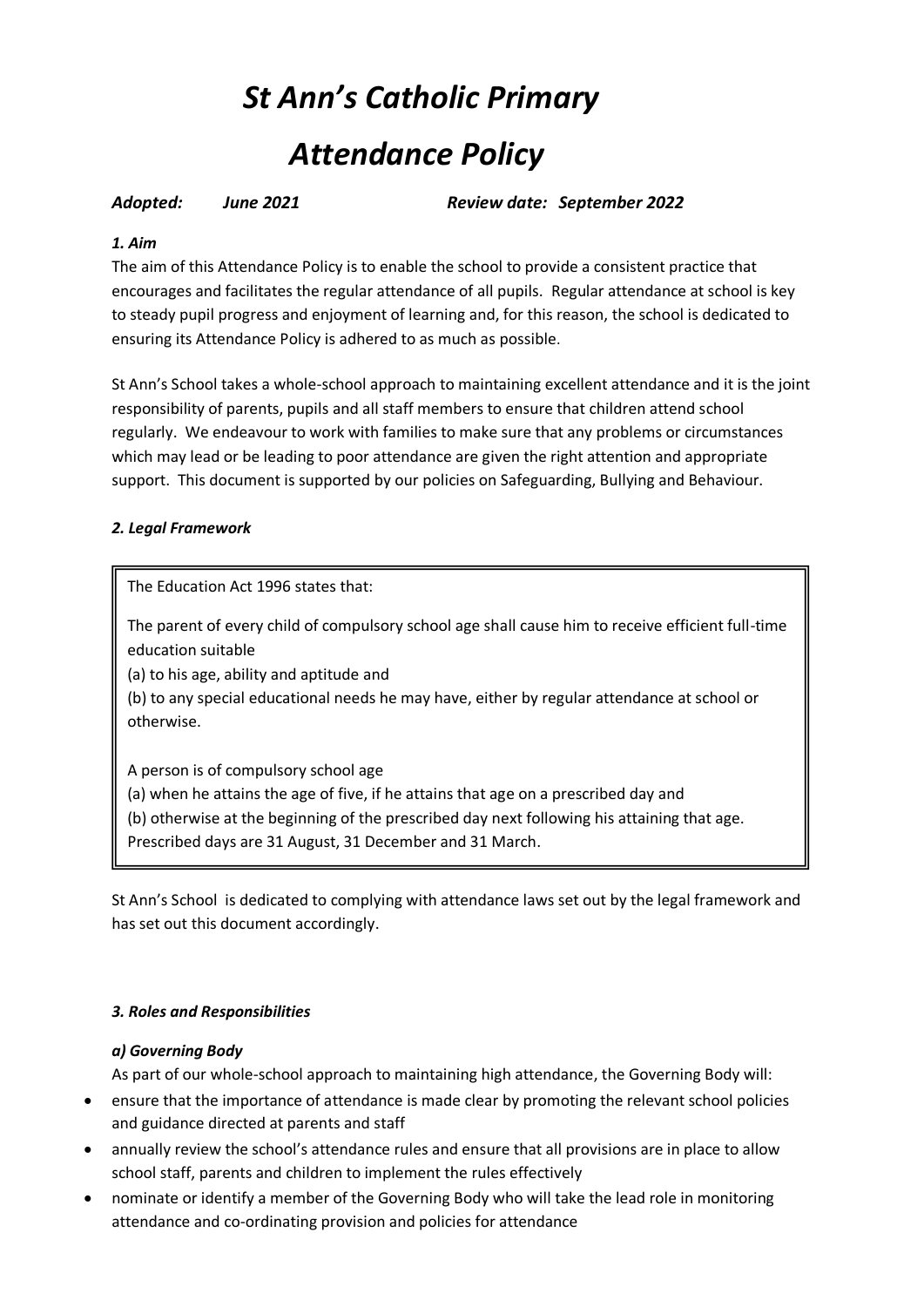- ensure that all legislation regarding attendance is complied with and that up-to-date guidelines are communicated to parents, children and staff
- work out appropriate and accurate annual attendance numbers and future attendance targets
- take time at Governors' meetings to regularly review and discuss attendance issues that have arisen in order to stay on top of expected attendance targets for the year
- ensure that the school is implementing effective means of recording attendance and organising that data, including for children who are educated off-site
- ensure that they are clear on how to analyse attendance data and how to communicate the findings effectively to parents and staff
- ensure that senior leaders make the necessary referrals to the local authority and other relevant agencies in individual cases of non-attendance
- use any data gathered to devise solutions to problems, make the proper adjustments to attendance co-ordination and set targets for the future.

# *b) School Leadership Team*

As part of a whole-school approach to maintaining high attendance, the school leadership team will:

- be active in its approach to promoting good attendance to pupils and their parents.
- ensure that the school's teaching and learning experiences encourage regular attendance and that pupils are taught the value of high attendance for their own progression and achievement
- co-ordinate with the Governing Body to monitor the implementation of the Attendance Policy and its effectiveness, with an annual full review
- ensure that all staff are up to date with the school's attendance process, legislation and Government guidance and that staff are fully trained to recognise and deal with attendance issues
- ensure that legislation and Government guidance on attendance is complied with and that it is up to date with any legislative changes and implementation
- nominate or appoint a senior manager to take the responsibility of overseeing and monitoring attendance provision and that this person has sufficient time and resources to give to this job
- report to the Governing Body each term and the lead Governor for Attendance half-termly on attendance records, data and provision
- ensure that systems to record and report attendance data are in place and working effectively
- engage with the LA regarding St Ann's attendance and share information on individual pupil's attendance when needed.
- explore with families any further support needs that may require referrals made to external agencies.
- document any specific interventions or steps taken to work with families to improve their child's attendance in case of future legal proceedings.

# *c) Teachers and Support Staff*

As part of our whole-school approach to maintaining high attendance, the school's teachers and support staff will:

- be active in their approach to promoting good attendance to pupils and their parents.
- ensure that the school's teaching and learning experiences encourage regular attendance and that pupils are taught the value of high attendance for their own personal progression and achievement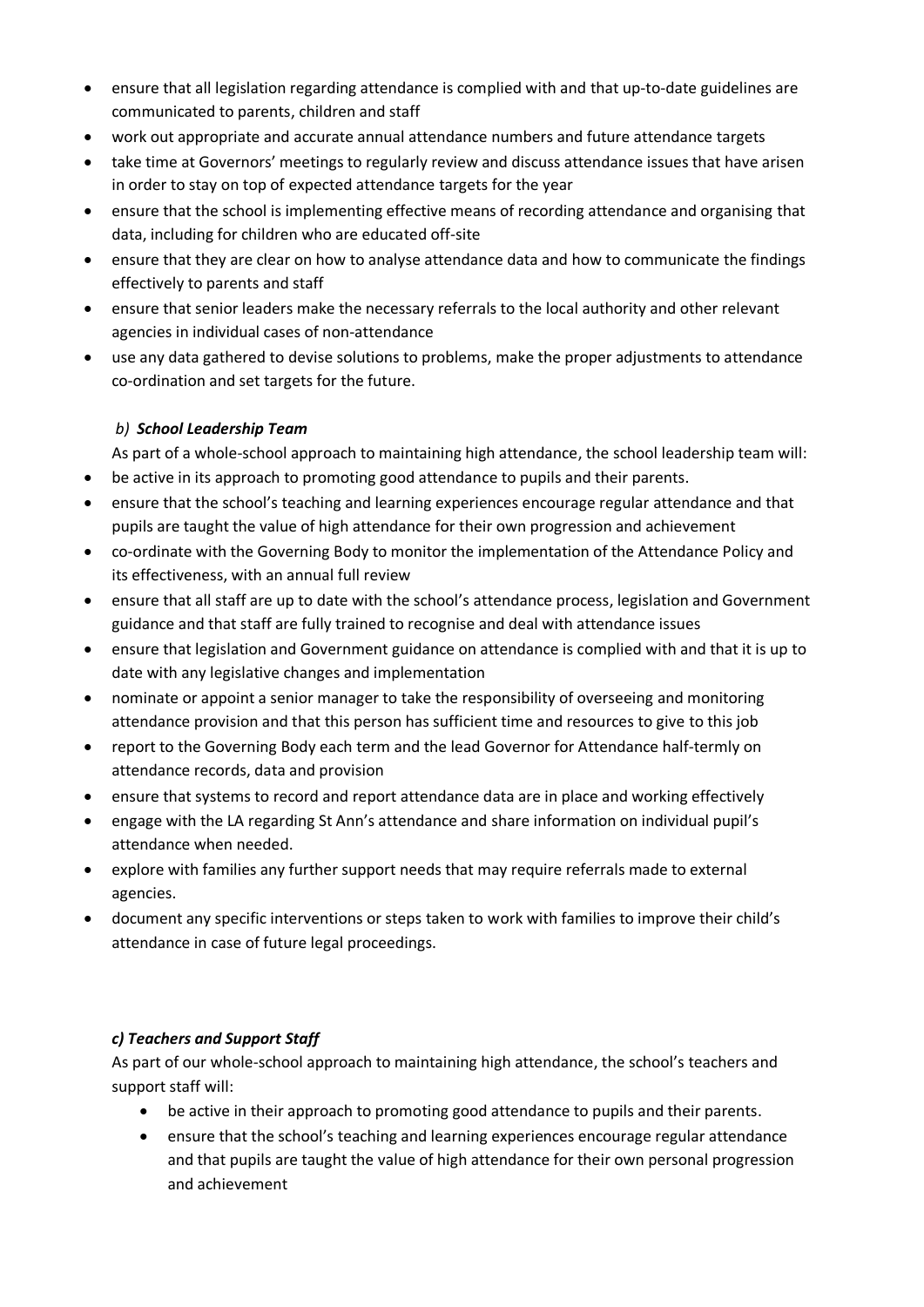- ensure that they are fully aware and up to date with the school's attendance process, legislation and Government guidance and that they will speak to another member of staff or seek support if they are unsure how to deal with an attendance issue
- ensure that they are following the correct systems for recording attendance and that attendance is taken daily
- contribute to strategy meetings and interventions where they are needed
- work with external agencies to support pupils and their families who are struggling with regular attendance.
- Ensure that the school's attendance expectations (see Appendix 1) are shared with the pupils.

# *d) Parents and Carers*

As part of our whole-school approach to maintaining high attendance, we request that parents

- engage with their children's education support their learning and take an interest in what they have been doing at school
- promote the value of good education and the importance of regular school attendance
- encourage and support their children's aspirations
- ensure that their children arrive at school on time, appropriately dressed and with the necessary equipment
- follow the set school procedure for reporting the absence of their child from school (see section 4) and include an expected date for return
- do everything they can to prevent unnecessary school absences, such as making medical and dental appointments outside school hours
- use the school as a support when they or their child are having difficulties and work to form a positive relationship with the school so that there is easy communication when a problem arises
- keep the school informed of any circumstances which may affect their child's attendance, giving an explanation either via email, telephone or speaking to a member of the office staff.
- enforce a regular routine at home in terms of homework, bedtime etc, so that the child is used to consistency and the school day becomes part of that routine. It is vital that the child receives the same message at home as at school about the importance of attendance
- do not take their children out of school for holidays during term time. If parents would like to make a special request for this, they may do so to the headteacher (see section 4.5)
- sign a Home–School Agreement (HSA)
- Ensure that the school's attendance expectations (see Appendix 1) are shared with their children.
- Upon late arrival go straight to the school office where the pupil will make their way to class and parents will be expected to provide a reason for their lateness

# *e) Pupils*

As part of our whole-school approach to maintaining high attendance, we request that pupils:

- be aware of the school's attendance expectations (see Appendix 1) and when and what they are required to attend. This will be communicated to them through the school staff, parents and the school timetable
- speak to their form tutor or another member of staff if they are experiencing difficulties at school or at home which may impact on their attendance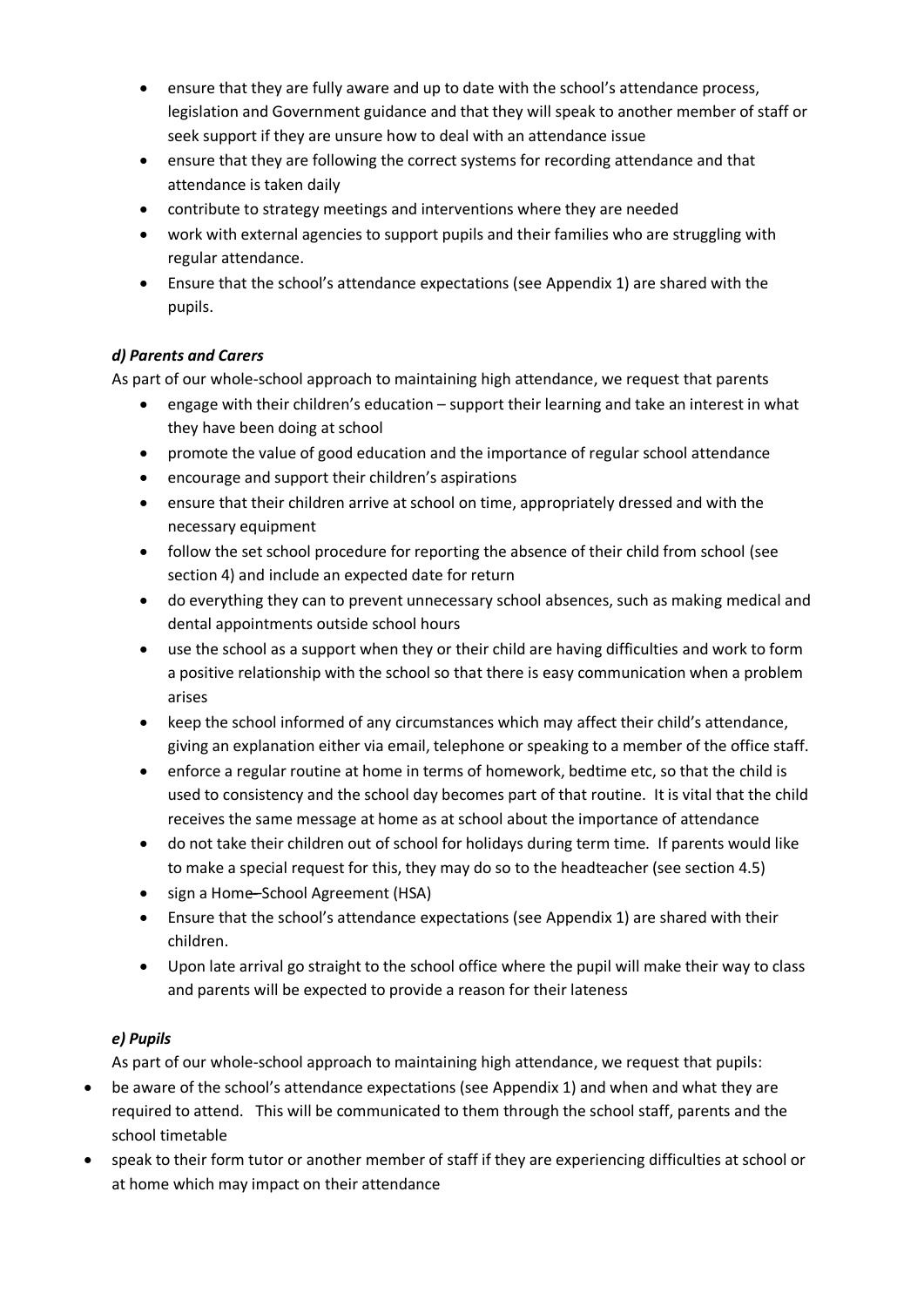- attend all lessons ready to learn, with the appropriate learning tools requested and on time for the class. Lesson times will be made clear through their school timetable
- follow the correct set school procedure if they arrive late (see section 4.g). Pupils are held responsible for this and it is made clear to all pupils what this procedure is by their teachers. This will help the school to monitor attendance and keep accurate records for the child's individual attendance and is also vital for health and safety in the event of a school evacuation
- sign a Home–School Agreement. See the blue box note above

# *4. Categories of Absence and Procedure for Reporting Absences*

Absences will be treated as unauthorised unless a satisfactory explanation for the pupil's absence is given to the school. Parents cannot authorise absences.

Staff should make it clear on the school register when taking attendance whether a child's absence is authorised or unauthorised. Where staff have concerns regarding absences, they should follow the school's safeguarding procedures.

When a child is to be absent from school without prior permission, parents should inform the school by telephone on the first day of absence and let them know what date they expect the child to return. For a prolonged absence, this should be followed up with a written note from the parent/carer of the child.

### *a) Illness*

Most cases of absence due to illness are short term, but parents will need to make a phone call to alert the school on the first day of absence. When the child returns to school, he should bring a note from parents explaining the absence – this is for the school records.

For prolonged absence due to illness, parents may be asked to provide the school with medical evidence such as evidence of a medical appointment, the child's prescription or medicine packaging (as long as it has a clear label stating the date prescribed and who for on the bottle or box). If these are not provided on request, it will result in the absence continuing to be classed as unauthorised.

### *b) Medical or Dental Appointments*

Parents should make every effort to ensure these appointments are made outside school hours. Where it cannot be avoided, children should attend school for as much of that day as possible.

### *c) Authorised Absences*

There may be some exceptional instances where the school will authorise absence, such as for a family bereavement.

### *d) Exclusion*

Exclusion is treated as an authorised absence. The Head teacher or class teacher will arrange for work to be sent home.

### *e) Family Holidays and Extended Leave*

Parents should make every effort to ensure that family holidays and extended leave are arranged outside school term time. Parents may request a leave of absence during term time where there are exceptional circumstances. Requests for leave of this type must be made in writing to the Headteacher, four weeks in advance of the leave being taken. In the case of unforeseen circumstances, such as a family bereavement that requires the child to travel to another country, this will be taken into consideration.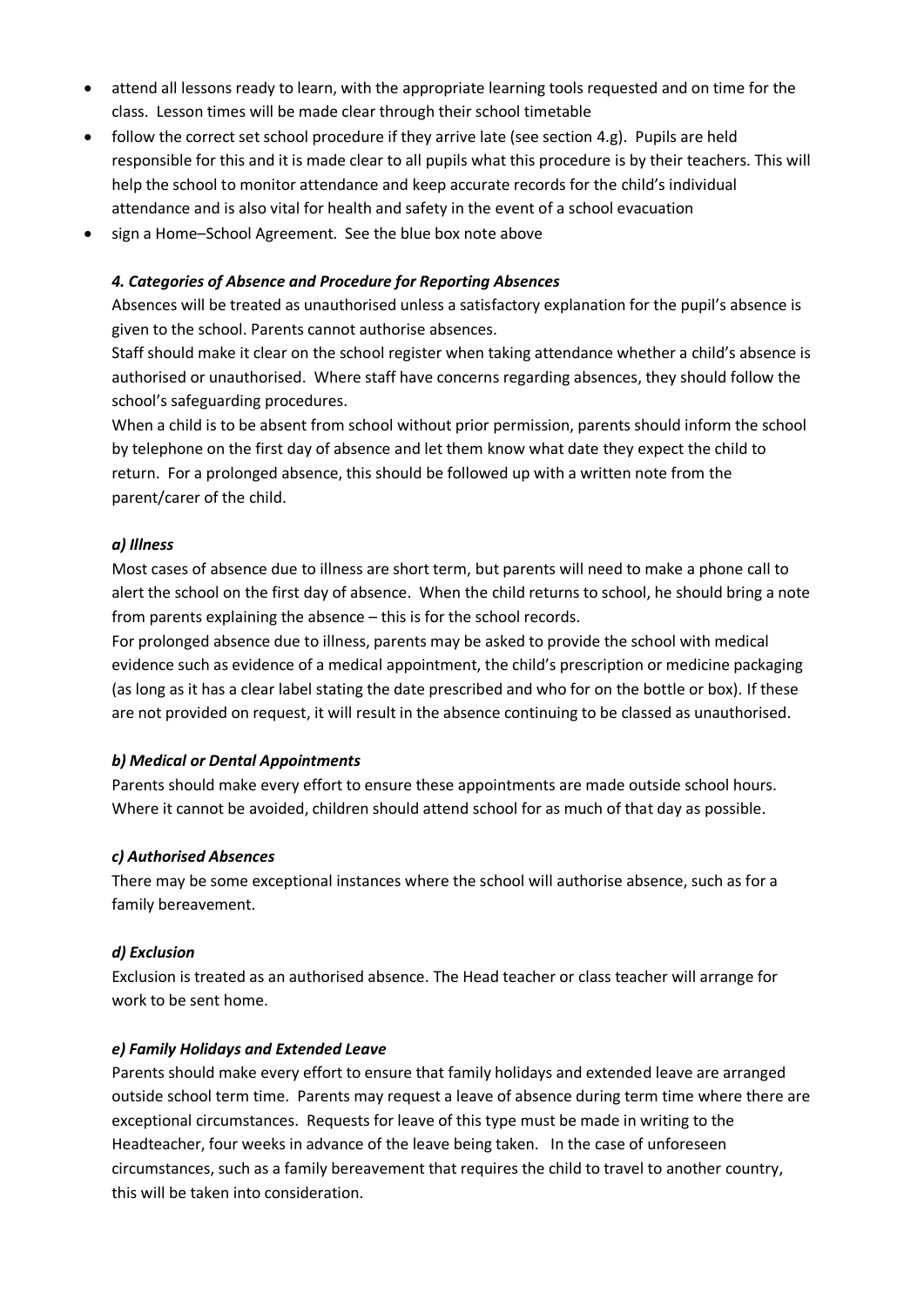Retrospective applications will not be considered and this time taken will be processed as unauthorised absence. The Headteacher may only grant such requests in exceptional circumstances and the Headteacher's decision is final on whether the request is approved and the length of absence approved.

All requests for authorised absence will be responded to in writing and will outline the details of when the child is expected to return to school. Parents should contact the school immediately if there will be a cause for delay from the stated date of return.

It remains the Headteacher's decision whether to authorise any request for absence during term time. If permission is not granted but the child is still absent, the absence is classed as unauthorised and parents may be subject to further action by the school or prosecution by the Local Authority.

# *f) Religious Observance*

St Ann's acknowledges the multi-faith nature of British society and recognises that on some occasions, religious festivals may fall outside school holiday periods or weekends and this necessitates a consideration of authorised absence or special leave for religious observance. Leave may be granted for any day of religious observance if recognised by the parents'/carers' religious body.

Parents/carers are requested wherever possible to give advance notice to the school if they intend their child to be absent.

However, in the interests of fulfilling the academic requirements of school and limiting the authorised absence rate of the school, it is identified as reasonable that no more than two days be designated for any individual occasion of religious observance/festival and no more than a maximum of three days in total in any academic year.'

### *g) Late Arrival*

The attendance register will be taken at the start of the school day and again in the afternoon. In the morning, the classroom doors will open at 8:30am and close at 8:40am. After 8:40am, children should be brought into school through the main entrance. Registration begins at 8.50am. Pupils who arrive after this time but within the registration period will be marked as '*late before registration closes'* (L). The morning registration period ends at 9:00am. Pupils who arrive after this time will be marked as Late after registration closes (U). If a pupil arrives after the registration period has closed (9:00am) the parents, carers or guardian, should go straight to the school office where the pupil will make their way to class and parents will be expected to provide a reason for their lateness. (Please see Appendix 1)

### *You and your Child*

| Excellent | Your child's attendance is above 98%<br>As well as being an excellent attender, your child will<br>almost certainly achieve the best grades for their ability and<br>later have real opportunity in further education or the<br>world of work |
|-----------|-----------------------------------------------------------------------------------------------------------------------------------------------------------------------------------------------------------------------------------------------|
| Good      | Your child's attendance is 96-97%<br>Your child is likely to achieve their targets that will give<br>them the skills they need for the next phase of their                                                                                    |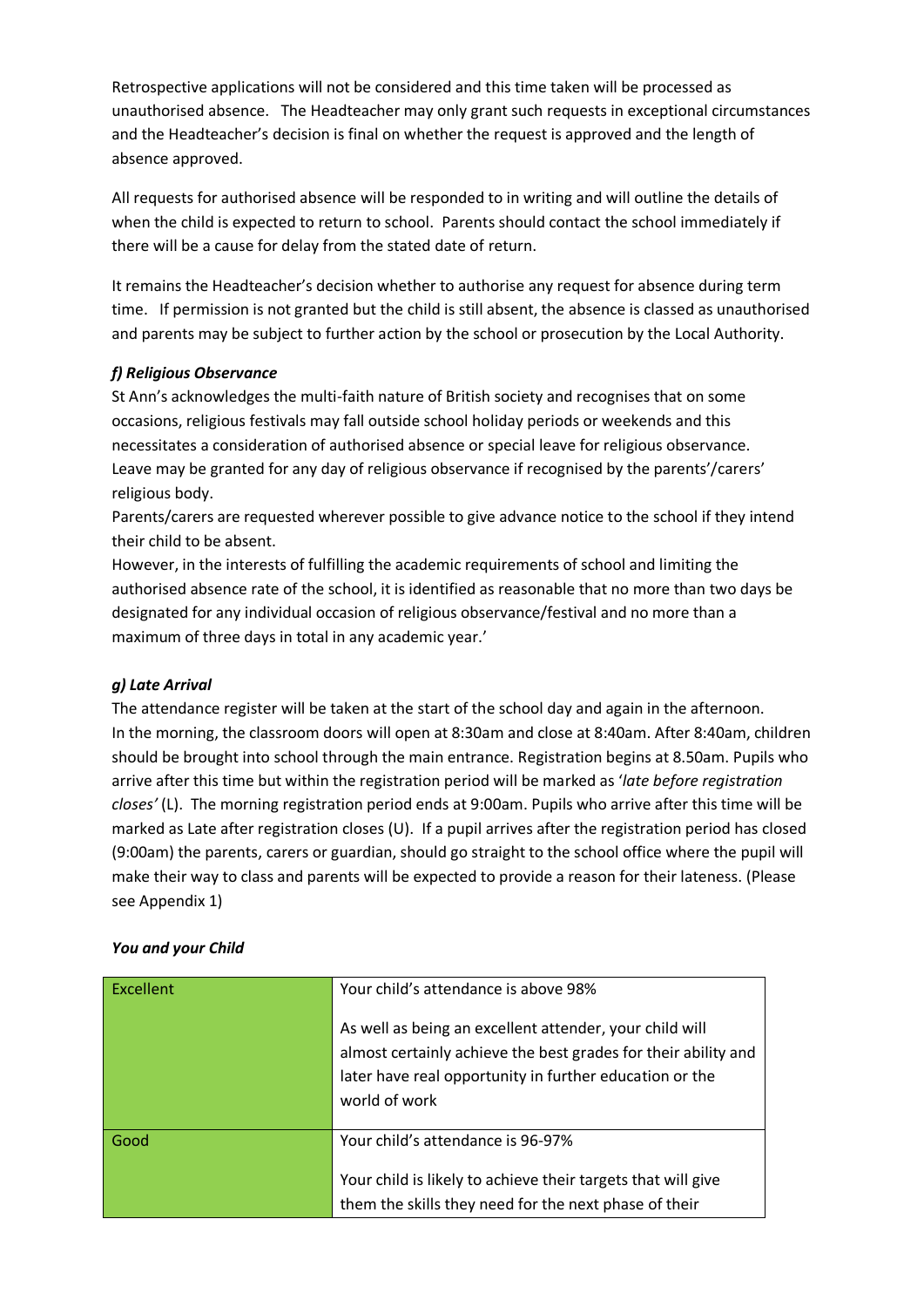|                         | education.                                                                                                                                                                                                                                                                              |
|-------------------------|-----------------------------------------------------------------------------------------------------------------------------------------------------------------------------------------------------------------------------------------------------------------------------------------|
| Expected                | Your child's attendance is 96% and has reached the school's                                                                                                                                                                                                                             |
|                         | target                                                                                                                                                                                                                                                                                  |
| <b>Needs to Improve</b> | Your child's attendance is 90-95%                                                                                                                                                                                                                                                       |
|                         | This is below the national Government threshold of 96%                                                                                                                                                                                                                                  |
| Concern                 | Your child's attendance is below 90%                                                                                                                                                                                                                                                    |
|                         | You may receive a fixed penalty fine as your child is now<br>classed as a persistent absentee. You will start receiving<br>warning letters and attendance will be monitored. School<br>letters need to start going out prior to this. The first letter<br>should start going out at 95% |
|                         | Your child is missing so much time from school that it will<br>be difficult for them to keep in touch with lessons and<br>learning.                                                                                                                                                     |

### *5. School Action: Following up Absences*

Class registers are assessed by the school office at the end of the registration period. Where there are unexplained or unauthorised absences, the school will contact the parents or carers. If a pattern of unauthorised absences emerges, the Attendance Officer will contact the parent or carer to discuss possible reasons and school support systems that could help.

Parents/carers will be contacted to give a reason for their child's absence (See section 4a in relation to illness absences) The reason for absence will be recorded within the child's attendance record. This is for the school records and is necessary no matter what the reason or length of the absence. Where pupils have been away for either short or long term, the school will support that child when they re-enter school to help them catch up on any work that they have missed.

Where a child has been absent from school for a period of more than 20 school days and where the absence was unauthorised and both the school and LA have been unable to contact the parents, the LA may advise the school to remove the child from the school roll. The school will notify the Local Authority when such action is taken.

### *Signed by:*

*Chair of Governors Date: ...............................*

 *Headteacher Date: 09.06.2021*